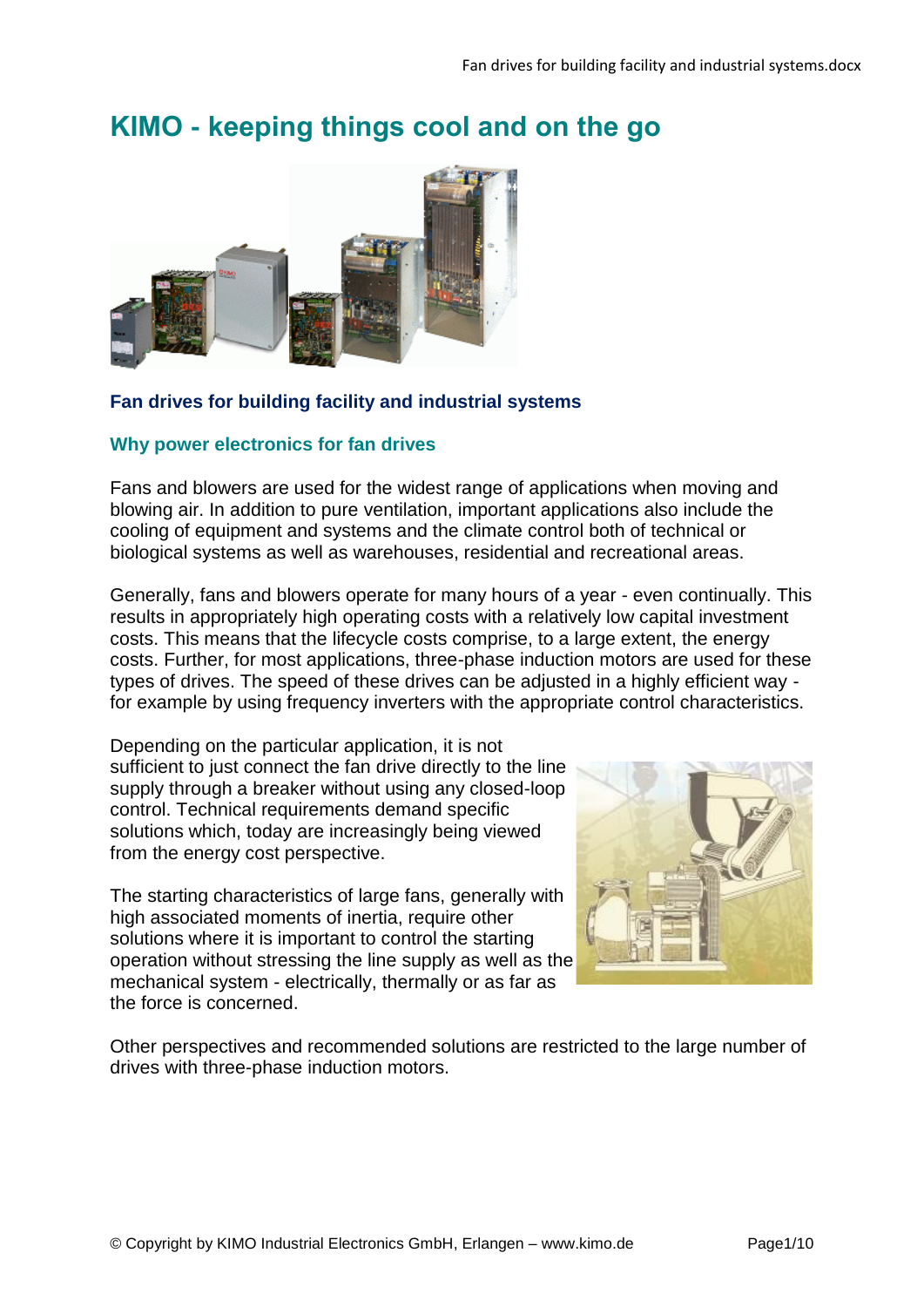## **Problems from the field – starting characteristics**

Every drive must be initially accelerated from either standstill or a low speed. While for small fans this can be simply done using a breaker, for larger fans with higher power ratings, other solutions must be used:

- Mechanical jerk: Significant stressing of the couplings, slipping pulley belts, load on the fan mounting system
- Pressure surges: Filter overload, noise as a result of pressure surges in the ventilation duct
- Starting current: The line current is significantly increased (by a factor of between 5 and 8 of the rated current); power supply companies often specify maximum values, high motor temperature rise in the acceleration phase, high switch-on losses, extremely high inductive voltage drop as a result of the reactive current component
- Starting noise: Noisy drive belts, pressure surges, significantly increased motor noise, especially when changing poles

## **Previous starting solutions**

Up until now, both mechanical starting as well as electrical starting equipment was used:

- Hydro-coupling start: Additional equipment using an additional oil-filled hydraulic coupling, in order to reliably handle even heavy-duty starting - the problem of high motor inrush currents on starting remains.
- Reactor starting: This is an extremely effective method but which only becomes effective above the center of the speed range above which the fan represents a significant load - the electrical problems when starting the motor remains.
- Star/delta changeover: Widely established, the power supply companies frequently specify this technique above a certain kW motor power, more control equipment is required in the form of contactor combinations, significantly reduced torque while the motor is accelerating
- Pole changeover: Requires pole-changing motors (2nd operating speed), good acceleration, high starting currents remain, voltage spikes when changing over, noise and an additional jerk when changing over
- Wound-rotor motors with resistor starting: Extremely good starting characteristics, not well established in the field due to the fact that special motors are required with sliprings and wound rotor
- Resistors in the stator circuit: This solution can practically only be used for low power levels, the starting jerk is reduced and the starting current is conditionally reduced (for 3-phase circuits)
- Voltage reduction using a transformer: By reducing the voltage, the motor starts with a lower magnetization. This is the reason that this principle functions the same as the star/delta changeover but only if the fan drive can accelerate with a significantly reduced torque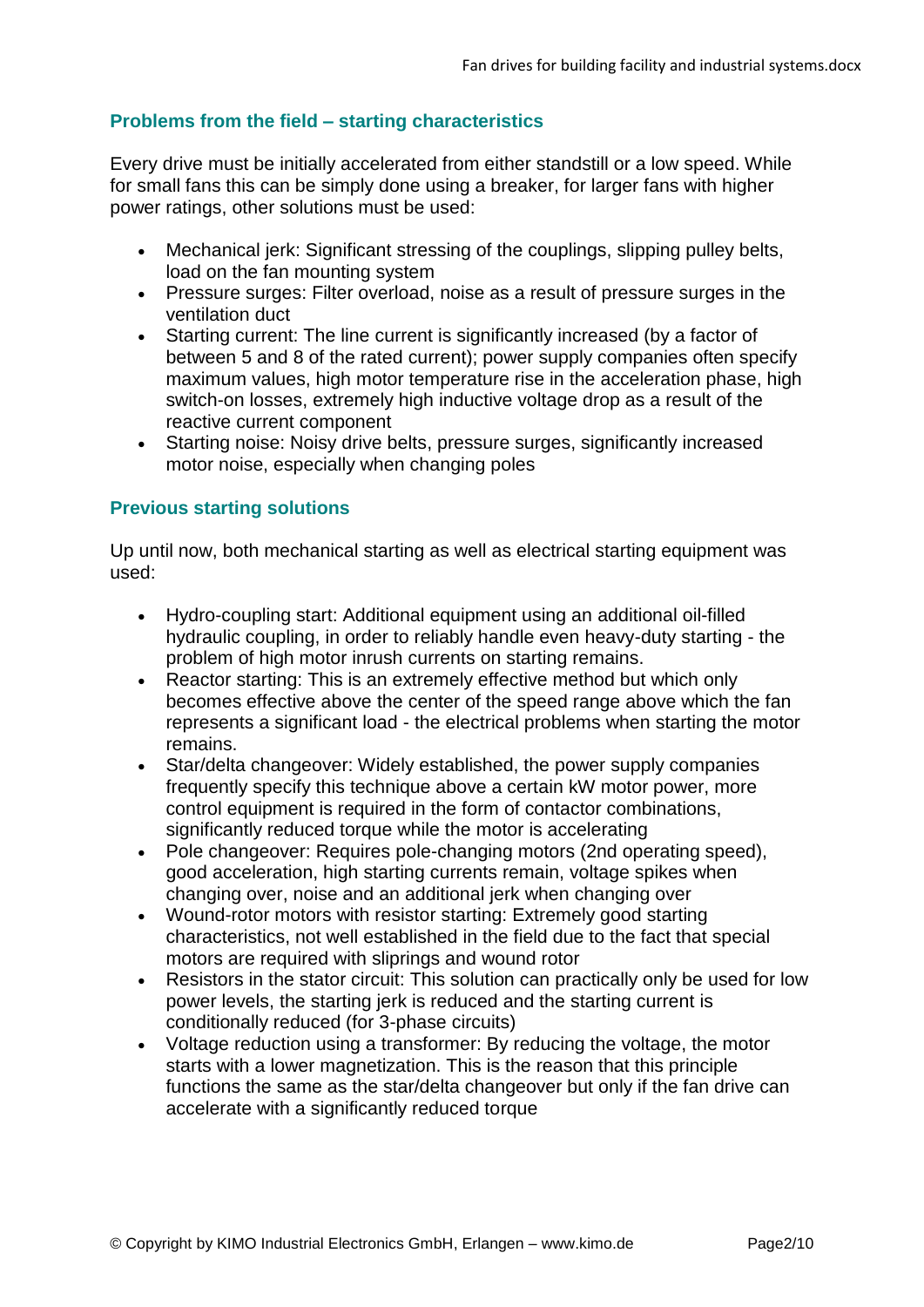## **Electronic solution using soft-starting equipment**

For those applications, where the load on the fan drive is significantly reduced at lower speeds, an induction motor can be very effectively and softly accelerated by reducing the voltage with soft starting equipment:

- Starting currents in the line supply are only slightly increased (approximately 200% rated current): Can also be used for weak networks
- Star/delta changeover is not required
- Jerk-free starting
- Electronic starting equipment is compact
- High efficiency of the voltage adjustment
- Can be bypassed after run-up: No continuous losses. The small compact devices have an integrated bypass contactor.
- Continuous mode of operation
- Cost-effective series solution up to an operating voltage of 690 V even for extremely high fan powers of several 100 kW up to 1 MW
- Soft stopping possible: Soft, controlled down ramp

For those applications where the voltage can be reduced in operation (three-phase controller), permanent closed-loop control and speed reduction are possible



### **For specialists: Some physical basics of an induction motor**

Most of the motors used worldwide are rugged induction motors which are available at a relatively favorable price. These types of motors have a characteristic relationship between their electrical and mechanical behavior even in spite of the different types of constructions, framesizes and various manufacturers. This is the reason that these types of motors can be easily used together with KIMO electronic devices without having to make extensive adjustments to the particular motor.

- An induction motor is also known as asynchronous motor. However, most motors run, in operation, at a constant speed which does not significantly deviate from the synchronous speed of the line supply: For example, 1435 RPM instead of a synchronous 1500 RPM
- When loaded, the speed only reduces slightly and when the load is removed, the motor speed increases again towards the synchronous speed
- Rugged drive: Most motors can be overloaded briefly, e.g. 200% for many applications, this load is not even considered and the drive is simply used in this way
- High starting current: The starting current is generally between 500 and 800% of the rated current
- Versions with several changeable pole numbers for different speeds widely established Dahlander circuit with a 2:1 pole ratio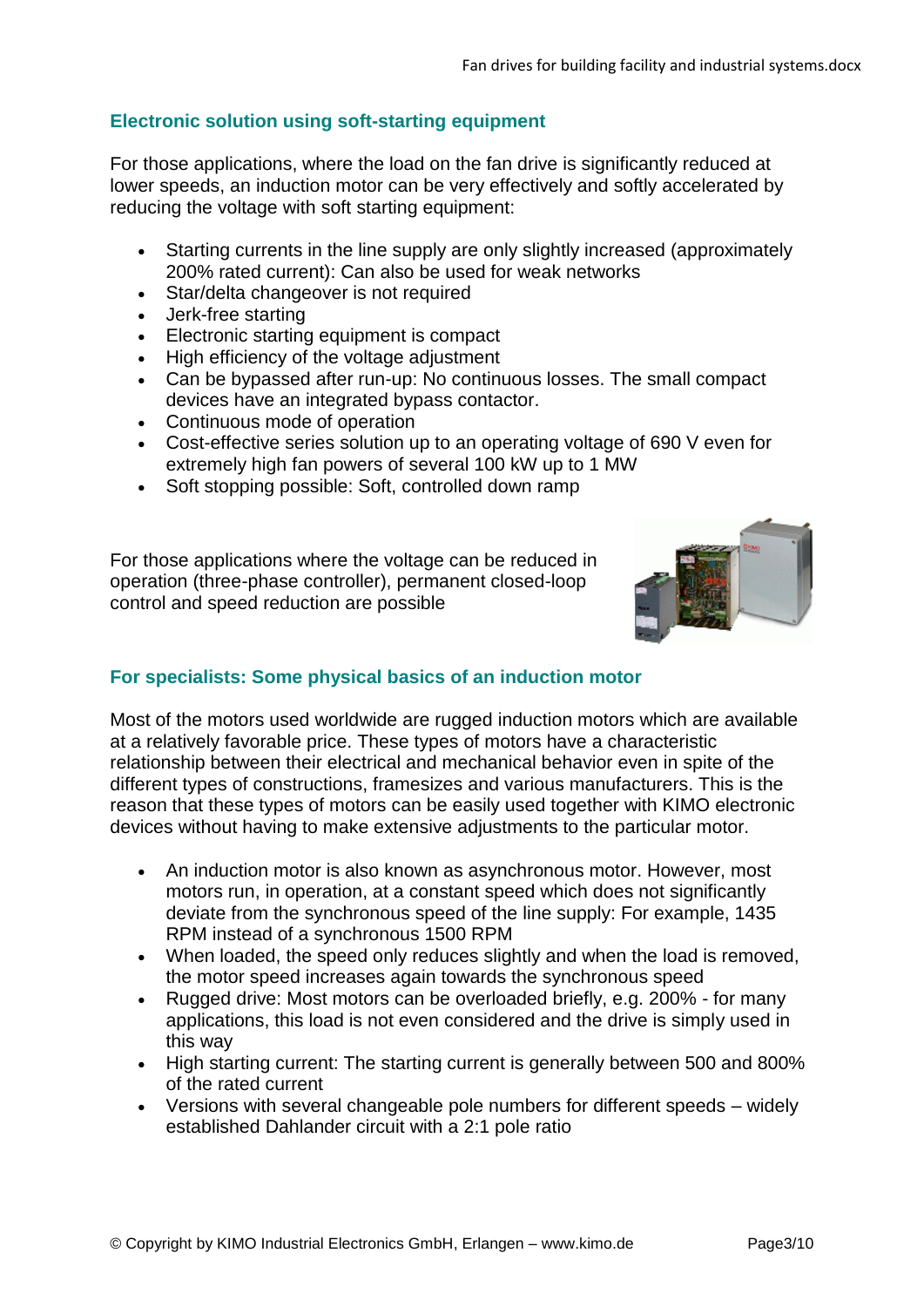The typical load characteristic of an induction motor is clearly defined in the starting characteristic: This characteristic indicates the possible torque as a function of the speed

When starting at speed zero, the motor has approximately 100 to 200% rated torque (and an inrush current of between 500 and 800% the rated current!). The motor only reaches the typical steep characteristic with a high maximum torque (stall torque) close to the rated speed: The motor only has its intrinsic high efficiency while it is operated in this steep part of the characteristic. The current drawn is then proportional to the load. Further, in this area, the speed is only slightly depending on the load.

The following well-known formula applies with a good approximation in the steep part of the characteristic:

### **M<sup>d</sup> ~ Ø x I**

- $\bullet$   $\varnothing$  is the flux (magnetization) of the motor
- I is the current in the motor feeder cables
- Md is the torque at the shaft

Further, the following relationship applies:

#### **Ø ~ U**



This also clearly indicates how the motor behaves when the operating voltage is reduced:

Initially, with the load remaining the same, the current increases inversely proportionally to the voltage and the motor speed remains approximately the same as the operating voltage is proportional to the flux.

Due to the additional relationship

### **Mstall ~ Ø2**

This also clearly indicates how the speed can be adjusted by reducing the voltage:

If the stall torque, which has now been reduced, is indirectly exceeded as a result of the decreasing flux, then the speed of the motor under load decreases. However, this control principle is only stable if the motor load torque decreases over-proportionally with decreasing speed, which is the case for a fan drive. This means that a stable operating point can again be obtained along the motor characteristic. However, this operating point with reduced operating voltage is associated with relatively high losses and with significantly increased currents when compared to frequency inverter operation. Further, the motor has a poor efficiency.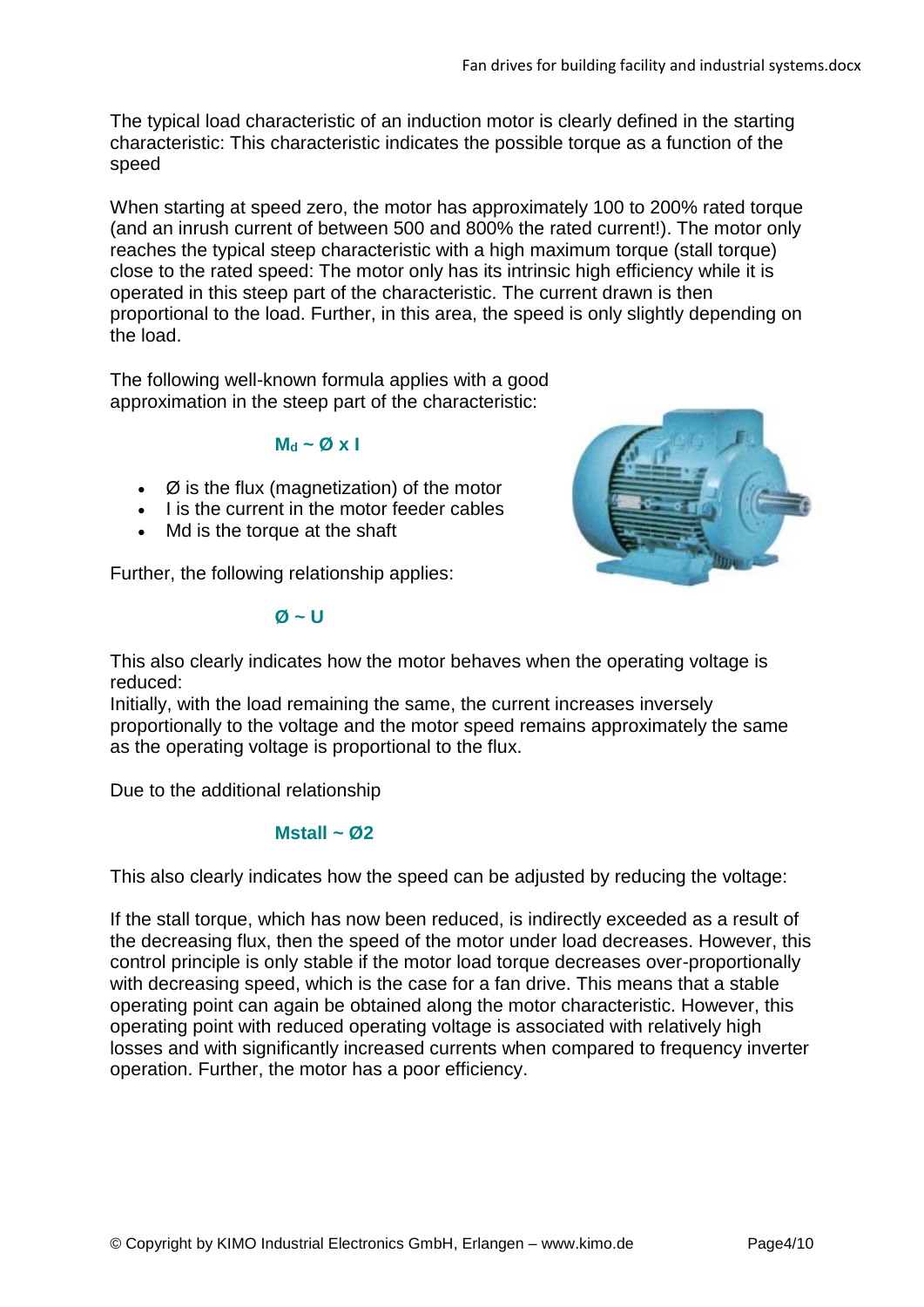

A load characteristic is now assumed, as example, which corresponds to a directly driven fan:

As the speed decreases, the required torque decreases according to a square law. In the reduced speed range, the fan is permanently operated in the starting range of the induction motor characteristic. At 50% rated voltage, only one quarter of the previous stall torque is available: The characteristic of the induction motor is correspondingly reduced and shifted downwards. The motor is continually operated in the starting range; unfortunately the current which is drawn does not decrease in proportional to the lower mechanical load.

### **Even more physics: An induction motor with frequency inverter**

The optimum arrangement would be if an induction motor could be continually operated in its steep section of its characteristic. And it is precisely this which is possible if the motor is not connected to a rigid line supply with constant frequency where the only variable control parameter is its operating voltage, but the frequency can also be decreased (or, for higher speeds, also increased). A frequency inverter provides this type of supply. The frequency inverter changes both the operating voltage and also the operating frequency.

If an induction motor is operated so that with reduced operating voltage V, the operating frequency f is reduced to the same degree, then the flux  $\varnothing$  in the motor remains constant (constant main flux).

The following relationship applies:

## **Ø ~ U/ f**

The motor then has a characteristic which corresponds to a continuous shifting of the steep range of the characteristic with a high associated efficiency. With the appropriate control, the motor no longer leaves this favorable operating range, and by shifting the sections of the characteristic, it is permanently operated in this range at each load speed. In order to further reduce avoidable losses as a result of the motor magnetization, for fan drives, the flux can be reduced with decreasing speed, because the torque which is demanded, also decreases: This means that the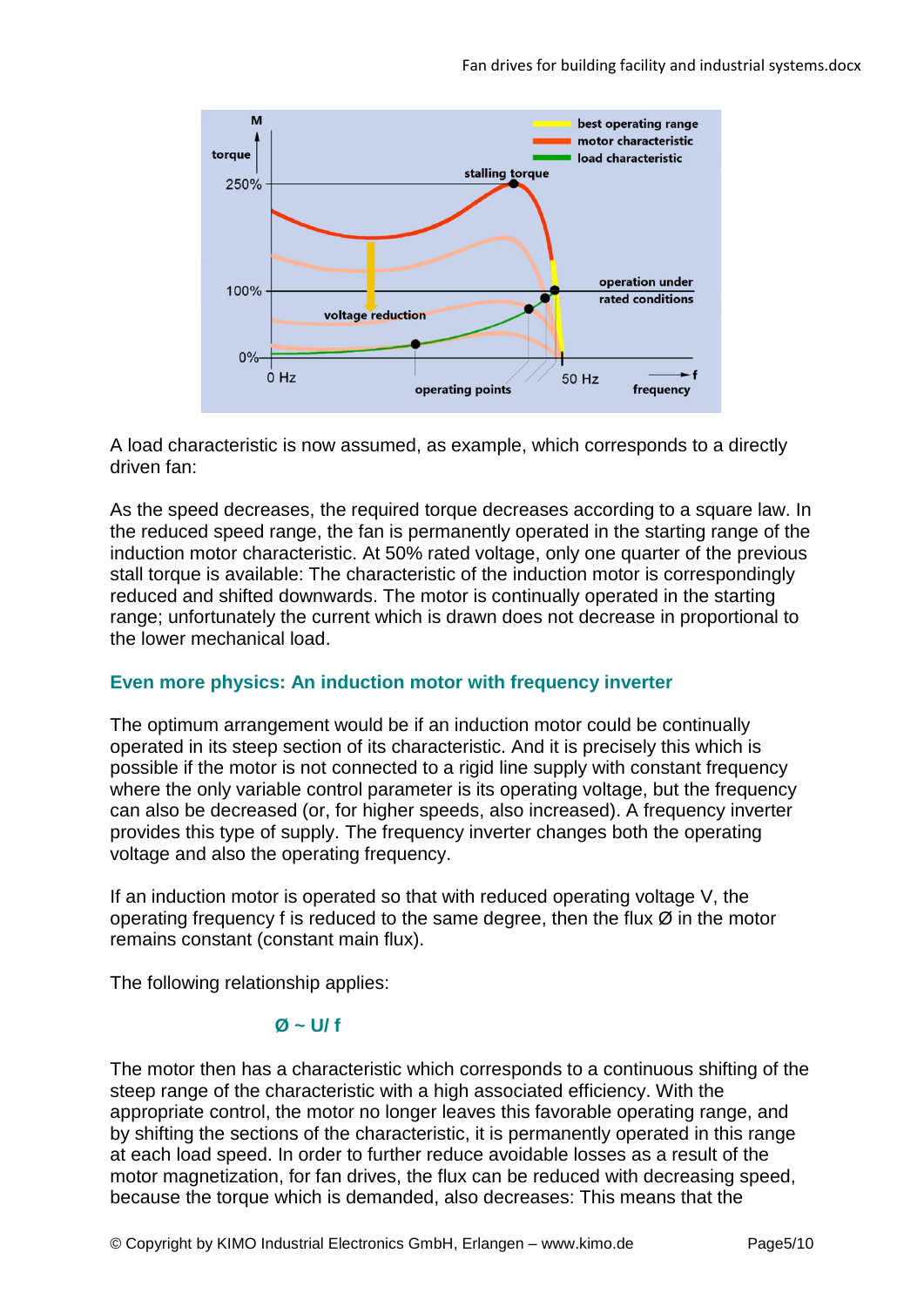frequency inverter is no longer operated with a linear characteristic between the frequency and voltage (this results in a constant motor flux), but with a square-law characteristic, which is reduced to the same degree. This provides enough flux as is required for permanent operation.



Frequency inverter operation with reduced flux results in:

- Lower noise (reduces the magneto-restriction in the motor iron)
- Lower magnetizing losses
- Higher motor currents in relationship to the decrease (this is acceptable as long as an overcurrent condition does not occur)
- Low acceleration reserves for fast speed changes (for fans, this is essentially undesirable due to the faster pressure fluctuations)

### **Why are frequency inverters used for fan drives**

For many applications, the fan delivery must be continually adjusted or adapted to a plant or system. The possibility of achieving the correct average fan delivery by switching-in and switching-out, is seldom a realistic possibility. Frequently, it is necessary to set or adjust the fan delivery. This is the reason that for some time now, conventional mechanical and electrical devices have been available which allow this adjustment to be made.

However, these techniques all have the disadvantage of significantly reducing the efficiency of the particular fan or blower. In some instances, the noise is increased to such an extent that this can only be implemented on a case-for-case basis or with additional noise reducing measures.

KIMO has many years of experience in the area of variable-speed drives so that together with you a changeover can be made to such drives, utilizing the cost-saving and user-friendly frequency inverter operation.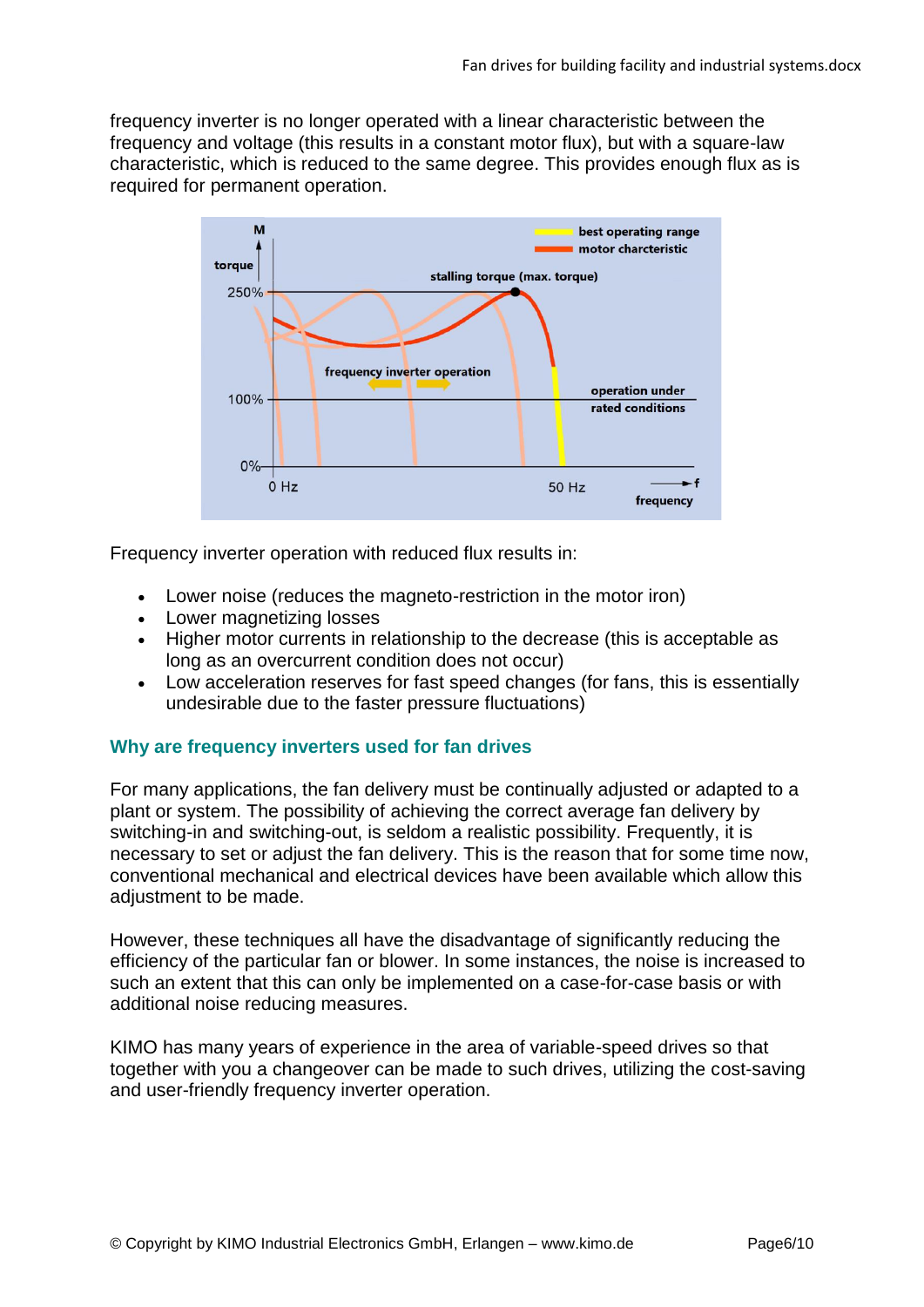## **Previous closed-loop control techniques and their physical disadvantages**

Today, in the field, there is still a high proportion of closed-loop throttle and vane controls and, to a lesser extent, speed adjustment using voltage reduction. Generally, transformers are used or electronically with three-phase controllers (the same as soft starting devices but with a permanent voltage reduction).

These methods will now be described in more detail. Fan and pump technicians are still being trained to apply and service them. In spite of their low efficiency they are still widely established.

### **Closed-loop throttle control**

Closed-loop throttle control is based on the principle of changing the differential pressure of the impeller wheel in operation so that the fan delivery is reduced. Generally, this is achieved by reducing the cross-section in the air or gas duct, e.g. using adjusting flaps – the so-called throttle vanes. Unfortunately this has a high negative impact on the efficiency.

A continually increasing pressure drop is then obtained across the throttling element, which in turn reduces the volume flow of the gas or air because the fan or blower must work against an artificially generated counter-pressure. If the delivery pressure could be adjusted by reducing the speed, then the square-law relationship between the pressure difference and the volume flow would have a direct effect:

In order to reduce the volume flow by half, the speed would have to be reduced so that the pressure difference at the fan would be reduced to a fourth of the rated value. This is the case at 50% speed. Correspondingly, at 50% speed, only 25% of the torque is required; the drive power is then 12.5% of the rated value.



When closed-loop throttle control is used, the fan rotates at approximately a constant speed (the induction motor is operated, directly connected to the line supply and runs in almost synchronism to the line frequency with an extremely low slip). If the cross-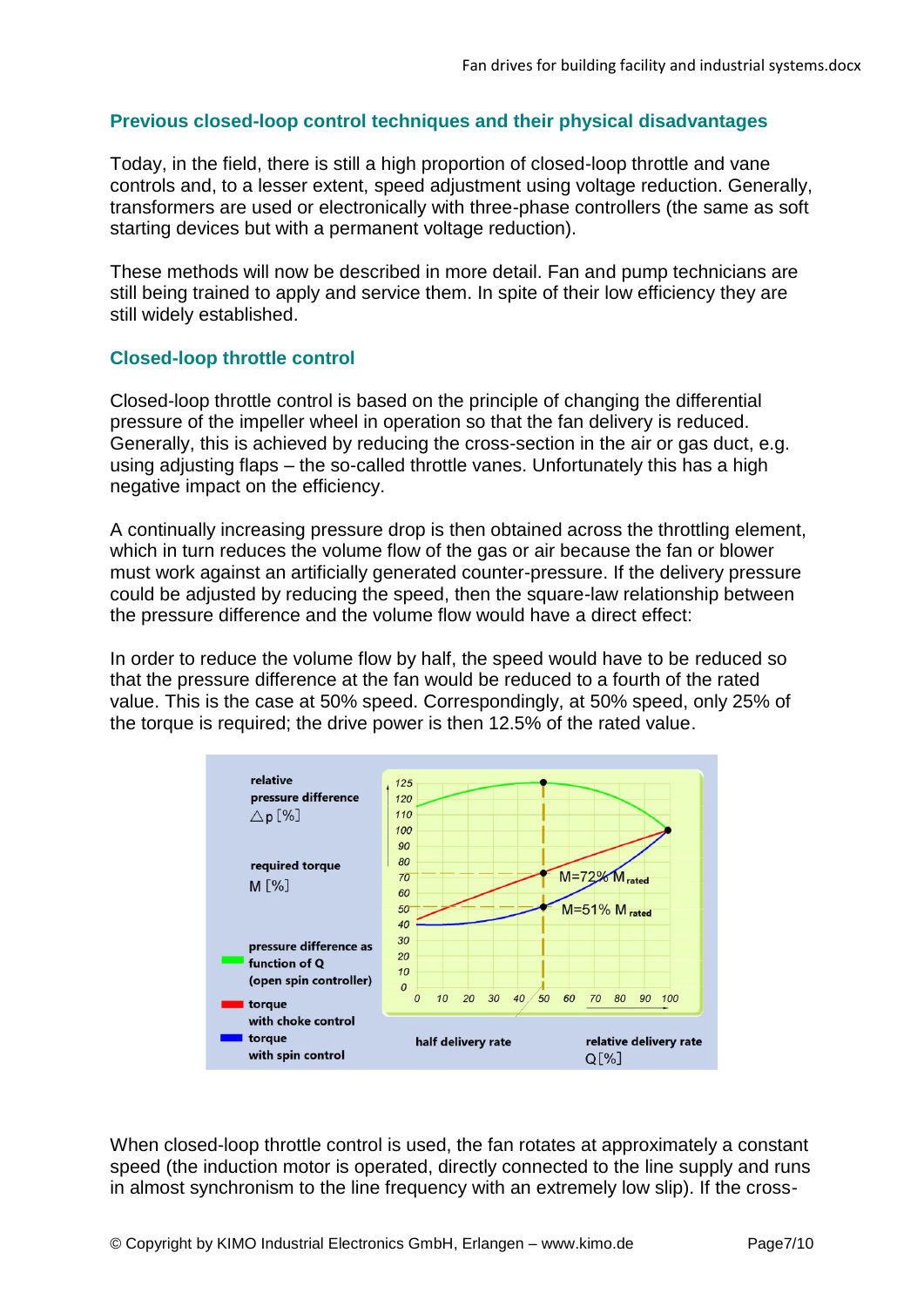section is reduced (throttled), initially, the pressure at the fan, in front of the throttling element, appropriately increases and the fan delivery is reduced. The pressure differential as a function of the fan delivery, is shown in the diagram. For a typical fan, for half of the volume flow, the pressure at the fan increases to 125% of its nominal value. The drive power required by the fan is only reduced to 72% of the rated value – even though the volume flow has been halved. If speed control were used, it would be physically possible to reduce this to 12.5%. This means that it is therefore 5.8x of the ideal case. However, the speed remains approximately constant so that the required torque which the motor must provide is also 72% of its nominal value.

### **Closed-loop vane control**

For closed-loop throttle and vane control, the speed hardly changes when the delivery is changed (an induction motor rotates at an almost constant speed). This means that its drive torque is also proportional to the required drive power.

Using as an example a fan, where the delivery is to be reduced to half the nominal value, as a result of the vane control, there is still only a differential pressure of 75% of the nominal value. The required drive power is reduced to 51% and is therefore significantly more favorable than a pure closed-loop throttle control – but is still 4x value of the ideal case. Also in this case the speed remains approximately constant which means that the required torque decreases to 51% of the nominal value.

## **Energy saving by electrically controlling the speed**

Using this control principle, the fan delivery is reduced by additionally causing eddies in the air duct. In this case, not all of the rotating fan surfaces are fully effective as a result of the eddies and, in some cases, flow reversal takes place. This technique also has a poor efficiency but is still better than pure closed-loop throttle control.



When the speed is changed, the drive torque decreases to the square of the speed. If a frequency inverter can be used to make this adjustment, then the drive power almost corresponds to the ideal characteristic  $P-Q<sup>3</sup>$ . When the speed is controlled by reducing the voltage, although the required drive torque also decreases according to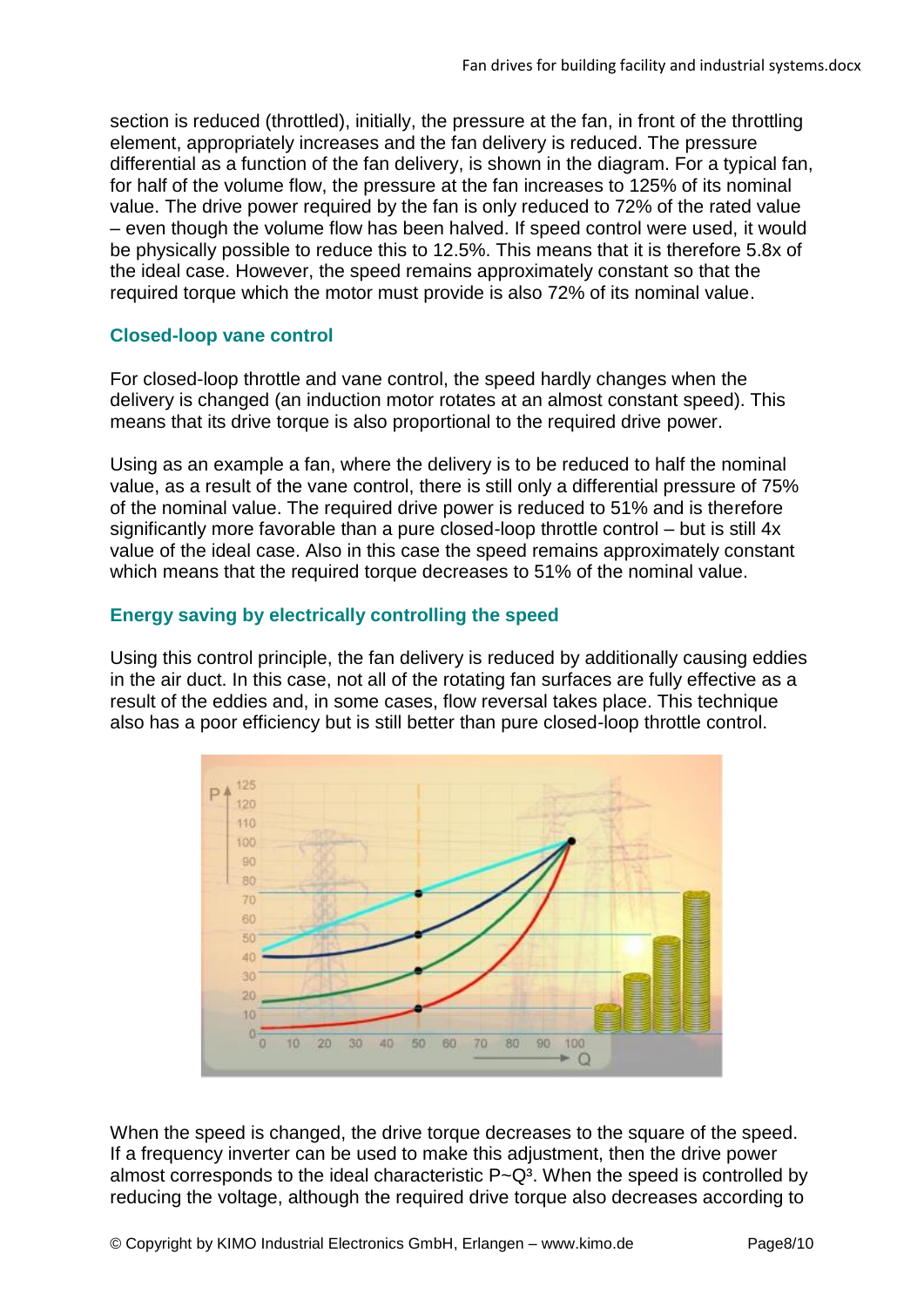a square law, the motor efficiency decreases drastically; the required power then has approximately the characteristic as shown below.

## **Closed-loop speed control using frequency inverters**

When this technique is used, the motor is continually operated in its most favorable operating range with the steep speed/torque characteristic:

- Extremely high motor efficiency (in comparison to other control techniques), practically the same as when directly connected to a fixed line supply with rated speed
- High frequency inverter efficiency
- No high starting currents in the line supply
- When the speed is reduced, significantly lower line currents
- Can be controlled over the complete speed range
- The flux can be reduced for a typical fan load characteristic (reduced drive noise)



From the characteristic of generally used fans, it can be seen that as the speed decreases, the required drive torque generally decreases as a square law (with the exception of the frictional component caused by belts, bearings etc.). The air delivery is also reduced, but favorably to the same degree over the speed with an extremely high efficiency. Most ventilation tasks have a load characteristic that principally has the same square-law characteristic caused by flow losses in the filters, heat exchangers and air ducts. This means that speed reduction is the ideal control technique for these types of applications.

And it is precisely frequency inverters which are best suited to control the speed.

### **Additional advantages of a frequency inverters**

KIMO frequency inverters have an integrated control which can be used to simply realize other functions and closed-loop controls – even up to small automation tasks. Important cooling and ventilation functions can be simply implemented:

- Restart-on-the-fly circuit: The frequency inverter is powered-up with the fan still rotating (for example, the fan is slowly rotating due to the natural air flow)
- Closed-loop pressure control: The outlet pressure is kept constant and the pressure sensor which is used for the closed-loop control is directly connected to the frequency inverter and its auxiliary power supply is supplied from this.
- The noise of condensation fans used in refrigeration systems is reduced: In the nighttime, the noise of the heat exchangers of industrial and commercial refrigeration systems is frequently considered to be disturbing. The speed of these systems can be reduced, depending on the load and the particular time of day, using frequency inverters.
- Extremely heavy duty starting of fans and blowers: Using KIMO frequency inverters, fans with extremely high moments of inertia can be automatically accelerated, with the highest possible physical acceleration to the operating point along the current limit